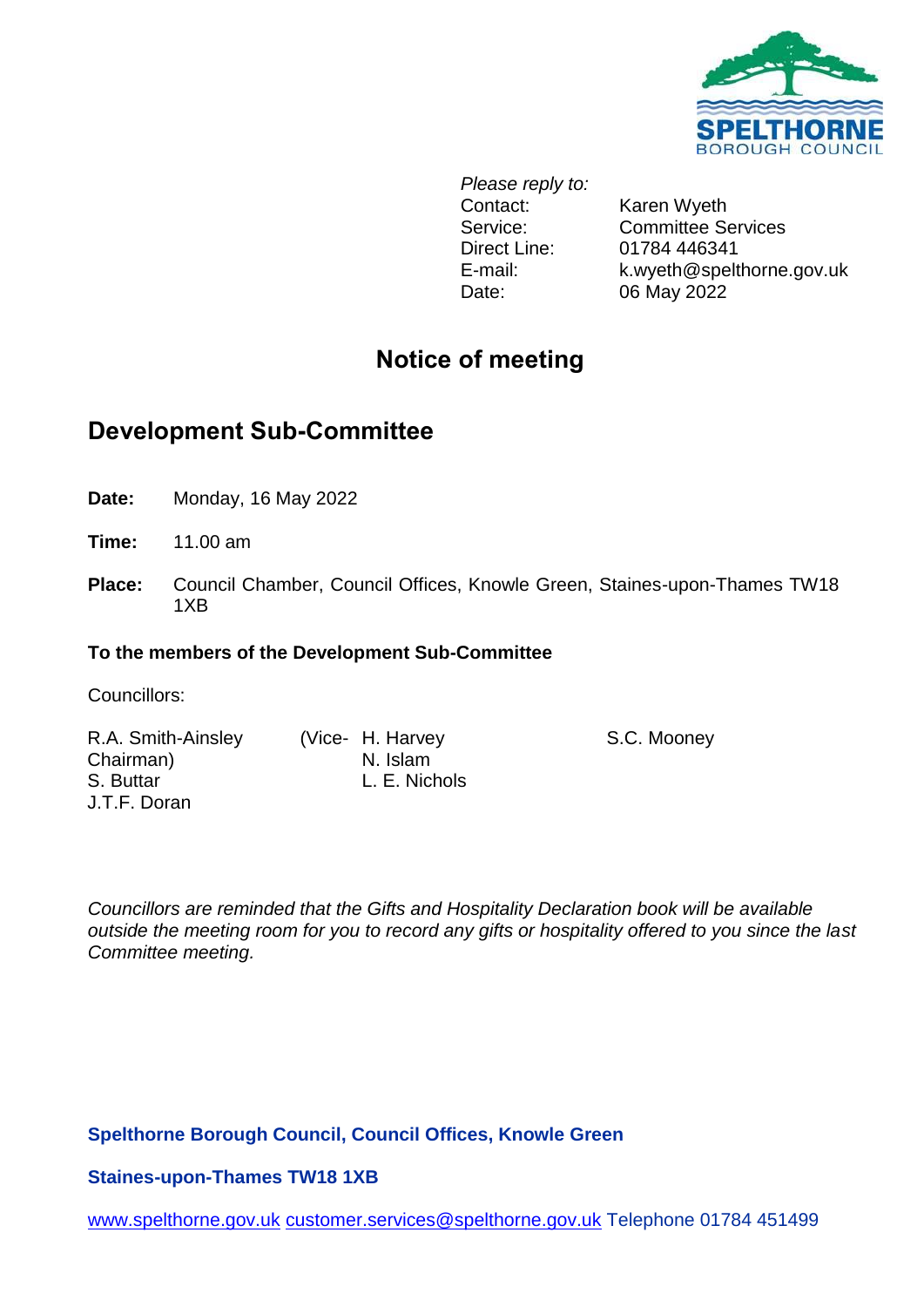# **Agenda**

#### **1. Apologies for absence & Substitutions**

To receive any apologies for non-attendance and details of Member substitutions.

#### **2. Minutes 5 - 18**

To confirm as a correct record the minutes of the meetings held on 04 April 2022 and 05 April 2022.

#### **3. Disclosures of Interest**

To receive any disclosures of interest from members in accordance with the Members' Code of Conduct.

Councillors Buttar, Doran, Harvey, Noble and Smith-Ainsley are Planning Committee members and therefore will not be making comment on any applications due to come before the Planning Committee.

Councillor S Mooney advised the Committee that she was a Surrey County Councillor

#### **4. Questions from members of the Public**

The Chair, or his nominee, to answer any questions raised by members of the public in accordance with Standing Order 40.

At the time of publication of this agenda no questions were received.

#### **5. Ward Issues**

To consider any issues raised by ward councillors in accordance with Standing Order 34.2

At the time of publication of this agenda no *w*ard issues were received.

#### **6. Urgent Actions**

To consider any urgent action that have arisen since last meeting.

#### **7. Forward Plan 19 - 22**

The Committee noted the Forward Plan for Development Sub-Committee business.

#### **8. Exclusion of Public and Press (Exempt Business)**

**Page nos.**